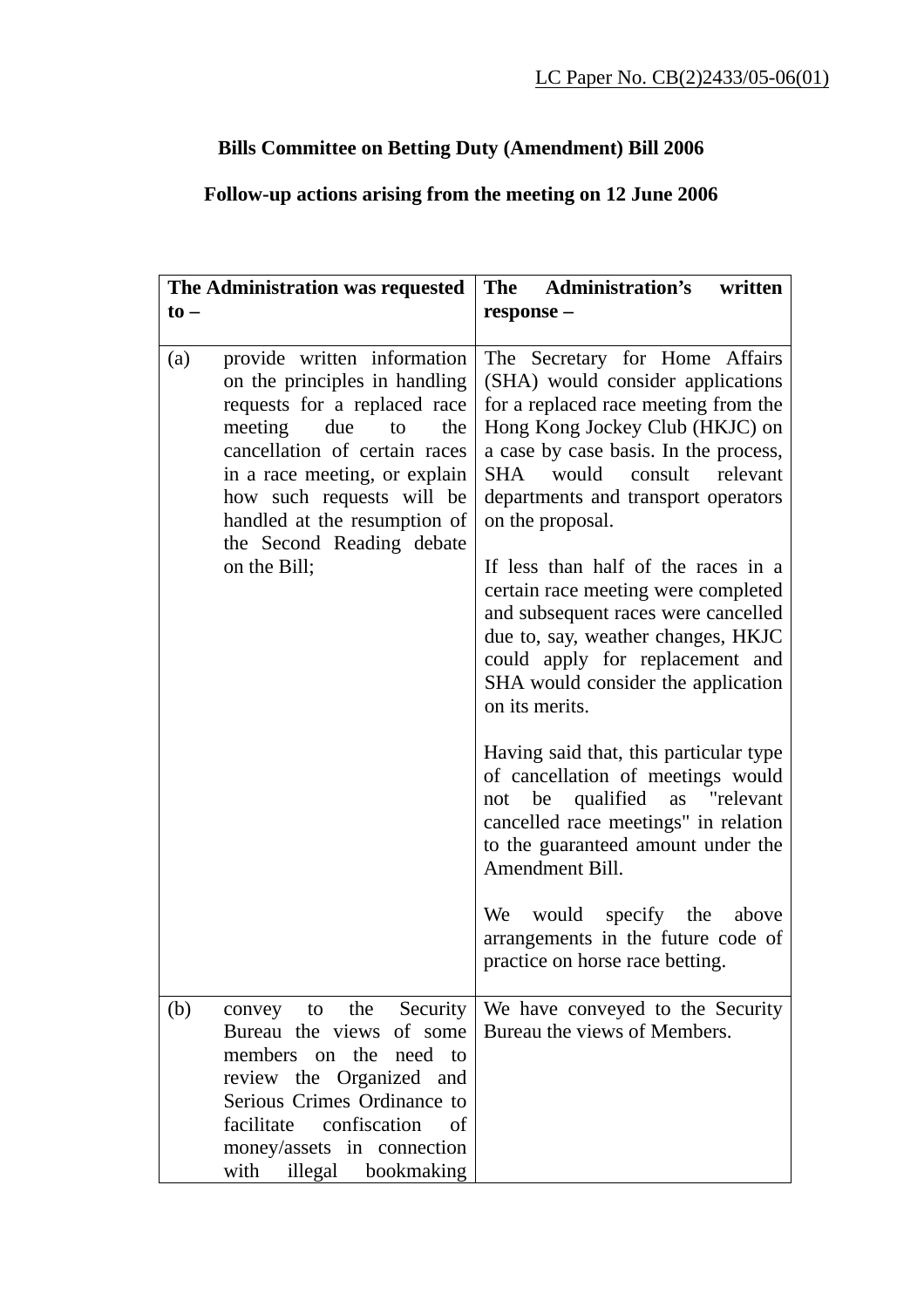| The Administration was requested<br>$\mathbf{to}$ |                                                                                                | The Administration's<br>written<br>response -                                                                                                                                                                                                                                                                                                                                                                                                                                                                                                                                                                                                                                                        |
|---------------------------------------------------|------------------------------------------------------------------------------------------------|------------------------------------------------------------------------------------------------------------------------------------------------------------------------------------------------------------------------------------------------------------------------------------------------------------------------------------------------------------------------------------------------------------------------------------------------------------------------------------------------------------------------------------------------------------------------------------------------------------------------------------------------------------------------------------------------------|
|                                                   | activities;                                                                                    |                                                                                                                                                                                                                                                                                                                                                                                                                                                                                                                                                                                                                                                                                                      |
| (c)                                               | of<br>advise<br>number<br>the<br>convicted bookmaking cases<br>involving the Internet;         | None of the 25 convicted cases<br>involve internet betting.                                                                                                                                                                                                                                                                                                                                                                                                                                                                                                                                                                                                                                          |
| (d)                                               | clarify whether advertising<br>football betting is permissible<br>in Cable Channels 61 and 63; | During the World Cup, the HKJC<br>has two information messages on<br>selected Cable channels. The main<br>theme of one is that people under the<br>age of 18 are not allowed to bet.<br>The main theme of the other is that<br>people who bet with illegal or<br>offshore bookmakers are breaking<br>the law. Each also includes silent<br>information on a particular bet type;<br>but this is on screen for no more<br>than 4 seconds out of each 15<br>second message. Each message<br>closes with a prominent 3-second<br>display of the responsible gambling<br>reminder. The Club messages only<br>appear at a low average frequency of<br>once every 3 to 6 hours, outside<br>16:00 to 22:30. |
| (e)                                               | comment on the Committee<br>Stage amendments (CSAs)<br>proposed by Hon Andrew<br>CHENG;        | The Administration's response to the<br>CSAs proposed by the Hon Andrew<br>Cheng is set out as follows -<br>Legislative<br>(i)<br>Council<br><i>The</i><br>$(LegCo)$ may by resolution<br>amend the conditions of the<br>licence:<br>It is on the understanding that<br>Administration is<br>the<br>the<br>licensing authority that the<br>reform proposals are worked<br>out in consultation with the<br>HKJC.<br>The Hon Andrew<br>Cheng's<br><b>CSA</b><br>proposed<br>would<br>contradict<br>this                                                                                                                                                                                                |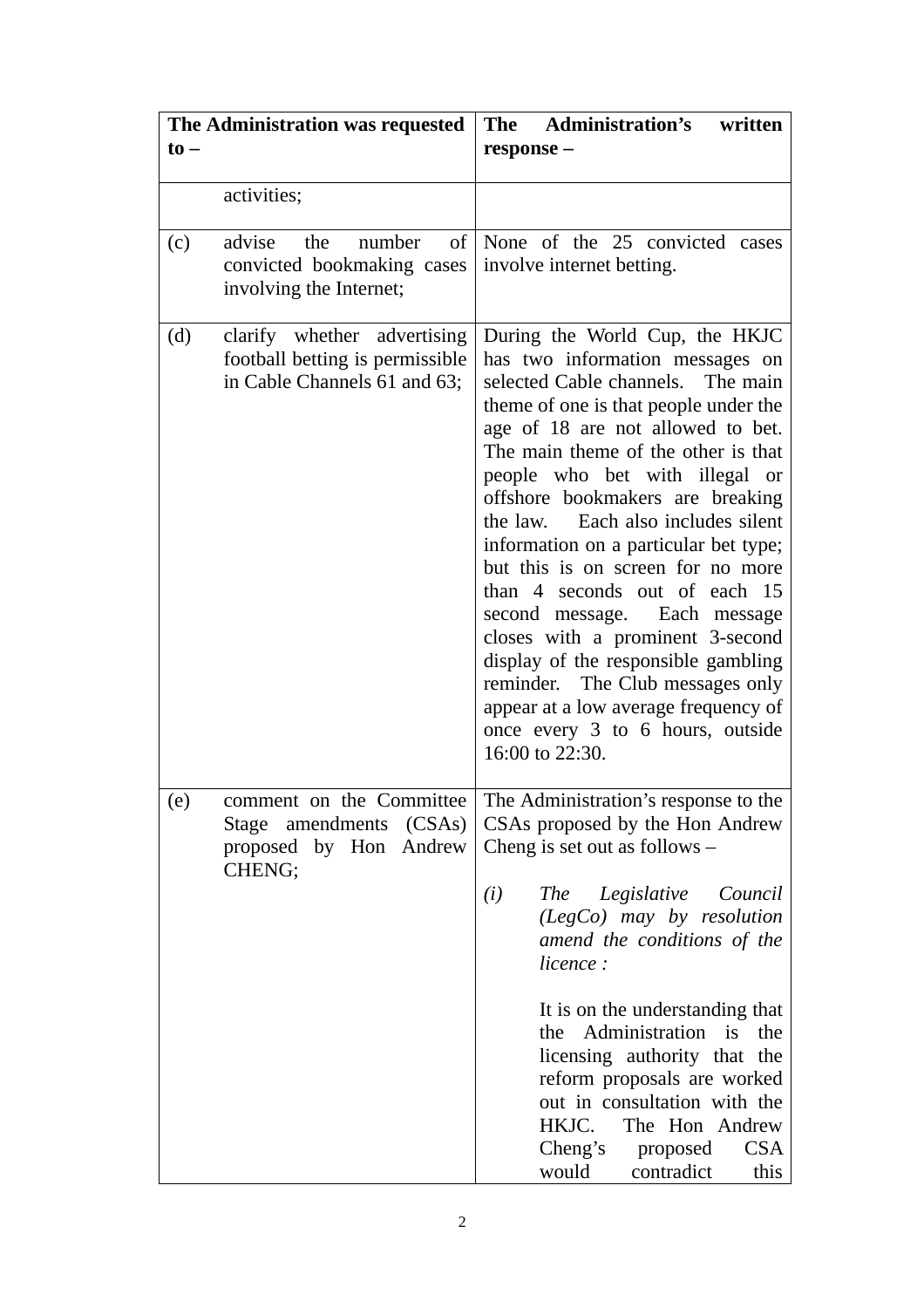| The Administration was requested | <b>The</b> | <b>Administration's</b><br>written                                                                                                                                                                                                                                                                                                                                                                                                                                                                                                                                                                                                                                                                                                                                                                                                                                                                                                                           |
|----------------------------------|------------|--------------------------------------------------------------------------------------------------------------------------------------------------------------------------------------------------------------------------------------------------------------------------------------------------------------------------------------------------------------------------------------------------------------------------------------------------------------------------------------------------------------------------------------------------------------------------------------------------------------------------------------------------------------------------------------------------------------------------------------------------------------------------------------------------------------------------------------------------------------------------------------------------------------------------------------------------------------|
| $\mathbf{t}$ o –                 | response - |                                                                                                                                                                                                                                                                                                                                                                                                                                                                                                                                                                                                                                                                                                                                                                                                                                                                                                                                                              |
|                                  |            |                                                                                                                                                                                                                                                                                                                                                                                                                                                                                                                                                                                                                                                                                                                                                                                                                                                                                                                                                              |
|                                  |            | understanding<br>the<br>as<br>licensing conditions would be<br>subject to changes proposed<br>by the LegCo.                                                                                                                                                                                                                                                                                                                                                                                                                                                                                                                                                                                                                                                                                                                                                                                                                                                  |
|                                  | (ii)       | To specify a forumla or rule<br>determine the rebates<br>to<br><i>payable in the Ordinance:</i>                                                                                                                                                                                                                                                                                                                                                                                                                                                                                                                                                                                                                                                                                                                                                                                                                                                              |
|                                  |            | Bill<br>is intended to<br>The<br>provide flexibility to HKJC<br>to better respond to market<br>demands, thereby combating<br>illegal bookmakers<br>more<br>effectively.<br>Therefore,<br>the<br>Administration<br>does<br>not<br>agree that the forumla or rule<br>determine the rebates<br>to<br>payable should be set out in<br>Ordinance.<br>the<br>The<br>Administration is of the view<br>that rebates should normally<br>be available to high-value<br>bettors who have placed a<br>losing bet of $$10,000$ or<br>The HKJC would<br>more.<br>assess the most appropriate<br>rebates arrangement for the<br>$\sigma$<br>purpose<br>directing<br>high-value bettors who are<br>currently betting with illegal<br>bookmakers<br>back<br>the<br>to<br>regulated, legal<br>channel.<br>Administration<br>The<br>would<br>note the effectiveness of the<br>initial operation of rebates by<br>HKJC and consider the need<br>to set further guidelines in the |
|                                  |            | Code of Practice.                                                                                                                                                                                                                                                                                                                                                                                                                                                                                                                                                                                                                                                                                                                                                                                                                                                                                                                                            |
|                                  | (iii)      | <b>The</b><br><b>HKJC</b><br>should<br><i>conspicuously display</i><br>and<br>keep displayed,<br>or<br>carry                                                                                                                                                                                                                                                                                                                                                                                                                                                                                                                                                                                                                                                                                                                                                                                                                                                 |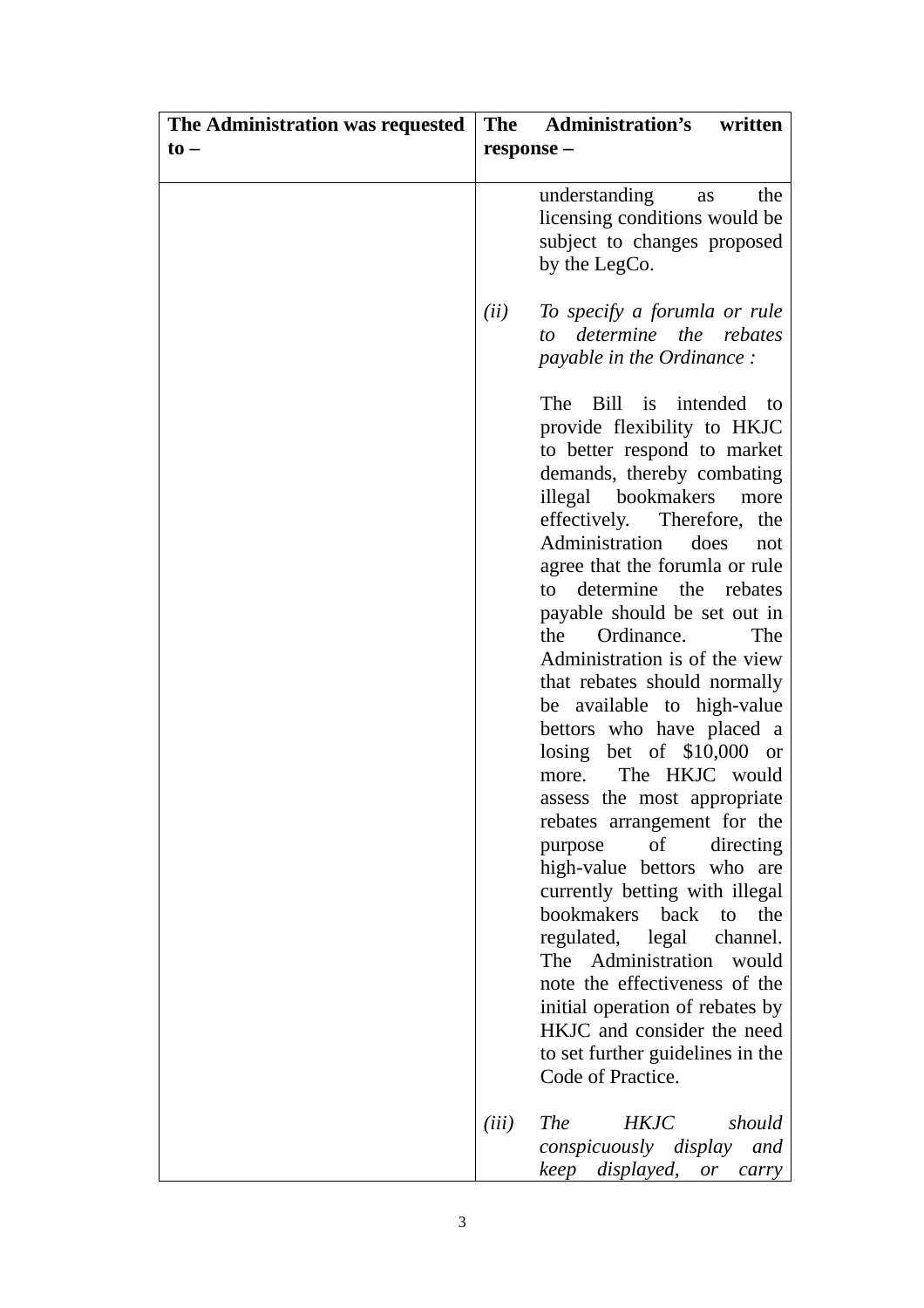| The Administration was requested     | The Administration's<br>written                               |
|--------------------------------------|---------------------------------------------------------------|
| $\mathbf{to}$                        | response -                                                    |
|                                      |                                                               |
|                                      | notices that comply<br>with                                   |
|                                      | subsection<br>(7)<br>in<br>any                                |
|                                      | premises where the company                                    |
|                                      | accepts bets; on any web site                                 |
|                                      | through which the company                                     |
|                                      | accepts; and in conducting                                    |
|                                      | advertising<br>any<br><i>or</i>                               |
|                                      | promotional activities :                                      |
|                                      | The Administration considers                                  |
|                                      | it appropriate to impose such                                 |
|                                      | requirements at the betting                                   |
|                                      | premises and the website of                                   |
|                                      | the licensee as the warning                                   |
|                                      | messages should be clearly                                    |
|                                      | visible to customers<br>and                                   |
|                                      | account holders who<br>may                                    |
|                                      | If<br>the<br>place<br>bets.                                   |
|                                      | requirements were<br>be<br>to                                 |
|                                      | extended to advertising<br><b>or</b>                          |
|                                      | activities,<br>promotional<br>it                              |
|                                      | raises the issue of what is                                   |
|                                      | advertising and what<br>are                                   |
|                                      | promotional activities. We do                                 |
|                                      | not think that promotional                                    |
|                                      | activities related to major<br>sports or international events |
|                                      | World<br>racing<br>(e.g.                                      |
|                                      | championships) should<br>be                                   |
|                                      | covered. The Administration                                   |
|                                      | therefore does not agree that                                 |
|                                      | these requirements should be                                  |
|                                      | set out in the Ordinance.                                     |
|                                      | Instead, we would consider                                    |
|                                      | including them in the Code of                                 |
|                                      | Practice.                                                     |
|                                      |                                                               |
| confirm the tentative date on<br>(f) | Sections 2(2), 10, 11(2), 12, 13, 14,                         |
| which the Bill, if enacted,          | 15 (in so far as it relates to the new                        |
| will come into operation.            | section 6GB), 16, 17 and 18 shall                             |
|                                      | come into operation on 15 August                              |
|                                      | 2006.                                                         |